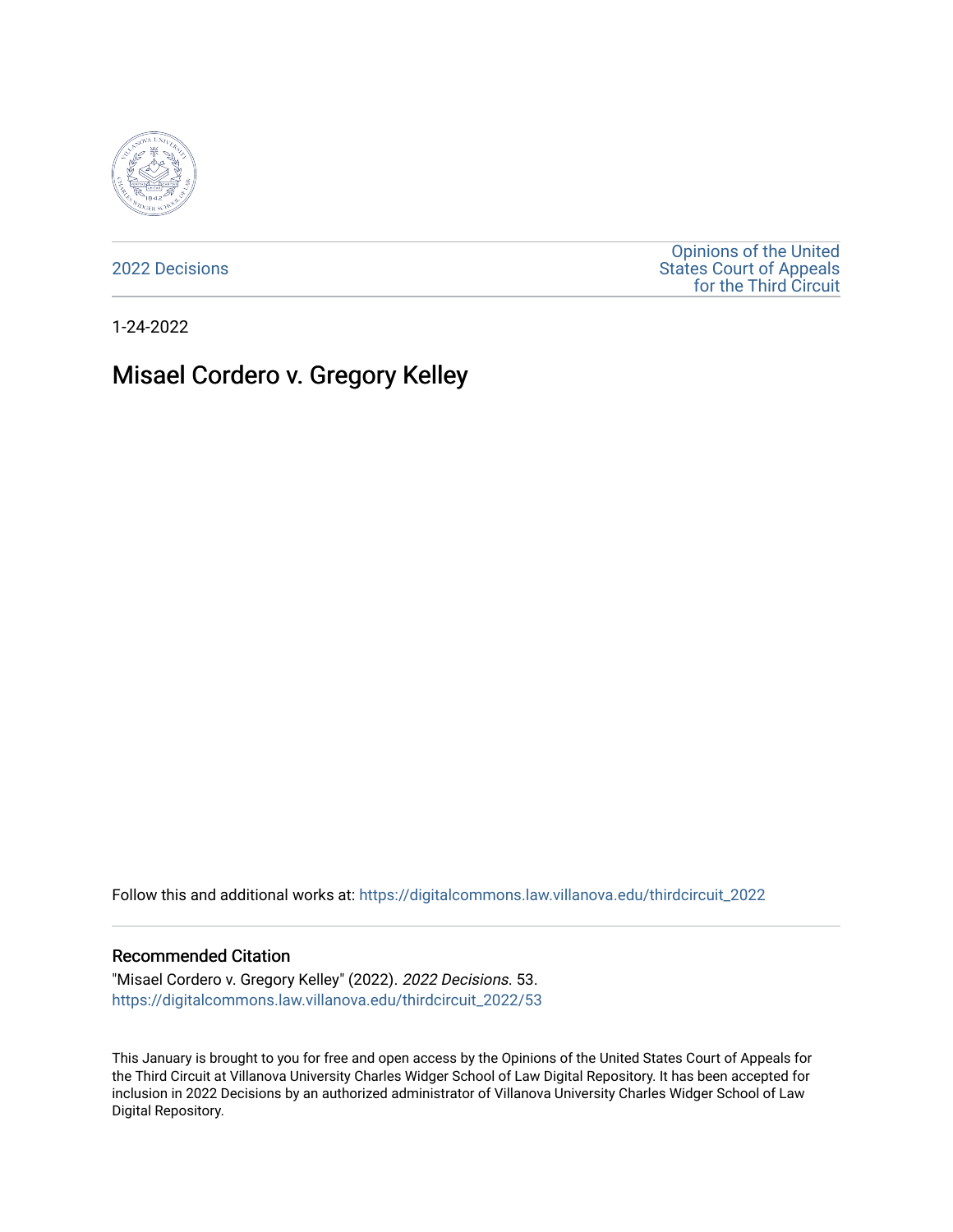#### **NOT PRECEDENTIAL**

### UNITED STATES COURT OF APPEALS FOR THE THIRD CIRCUIT

No. 21-1498  $\mathcal{L}_\text{max}$ 

### MISAEL CORDERO, Appellant

v.

GREGORY KELLEY, sued in their individual and official capacities; STEPHEN D'LLIO, in his official capacity; BRUCE DAVIS, in his official capacity

 $\mathcal{L}_\text{max}$ 

On Appeal from the United States District Court for the District of New Jersey (D.C. Civil Action No. 3:17-cv-01596) District Judge: Honorable Peter G. Sheridan

Submitted Pursuant to Third Circuit LAR 34.1(a) January 5, 2022

Before: RESTREPO, PHIPPS and COWEN, Circuit Judges

(Opinion filed: January 24, 2022)

OPINION\*

PER CURIAM

<sup>\*</sup> This disposition is not an opinion of the full Court and pursuant to I.O.P. 5.7 does not constitute binding precedent.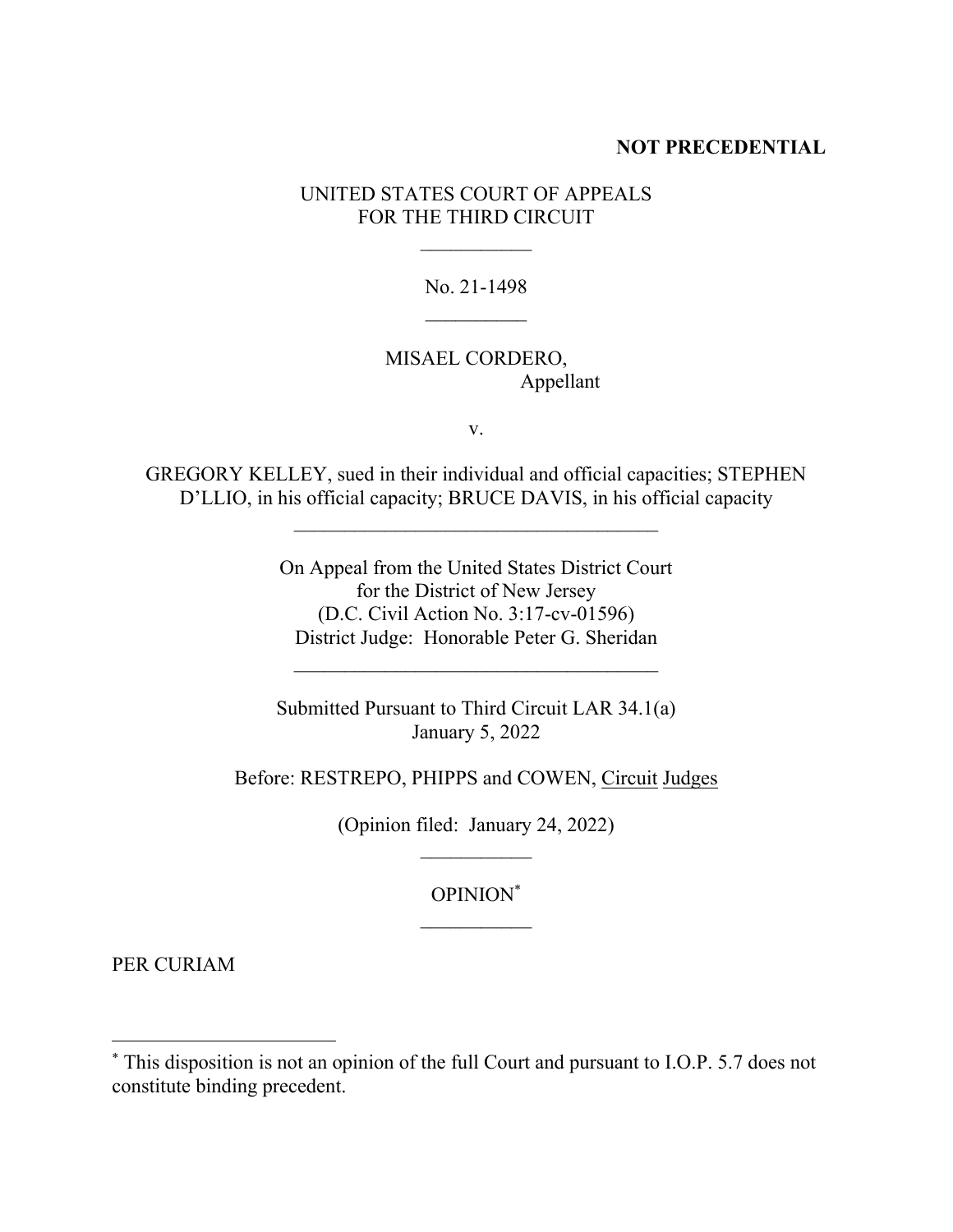Pro se appellant Misael Cordero appealed after the District Court granted summary judgment to the defendants. We will affirm in part and vacate in part the District Court's judgment.

I.

Cordero, a former inmate at the New Jersey State Prison ("NJSP"), asserted that his Christian religion requires him to spread the Word of God and messages of salvation, which he accomplishes by ordering religious pamphlets to send to friends and family. Cordero attested to receiving hundreds of pamphlets at a time via mail at NJSP prior to 2015, but, from 2015 to 2017, Gregory Kelley, a correctional officer at NJSP, rejected three such mailings. Cordero contended that Kelley's actions violated the Religious Land Use and Institutionalized Persons Act, 42 U.S.C. § 2000cc-1(a) ("RLUIPA"), and the Free Exercise Clause of the First Amendment, and that Stephen D'Ilio, NJSP's former administrator, acquiesced in Kelley's conduct and violated Cordero's right of access to the courts by failing to properly decide his grievance appeals. Cordero, suing Kelley and D'Ilio in their individual and official capacities, sought injunctive and declaratory relief and damages.

Screening the complaint pursuant to 28 U.S.C.  $\S 1915(e)(2)(B)$ , the District Court dismissed with prejudice Cordero's claim for money damages against the defendants in their official capacities and dismissed his access-to-the-courts claim without prejudice for failure to state a claim. The District Court also substituted Warden Bruce Davis, in his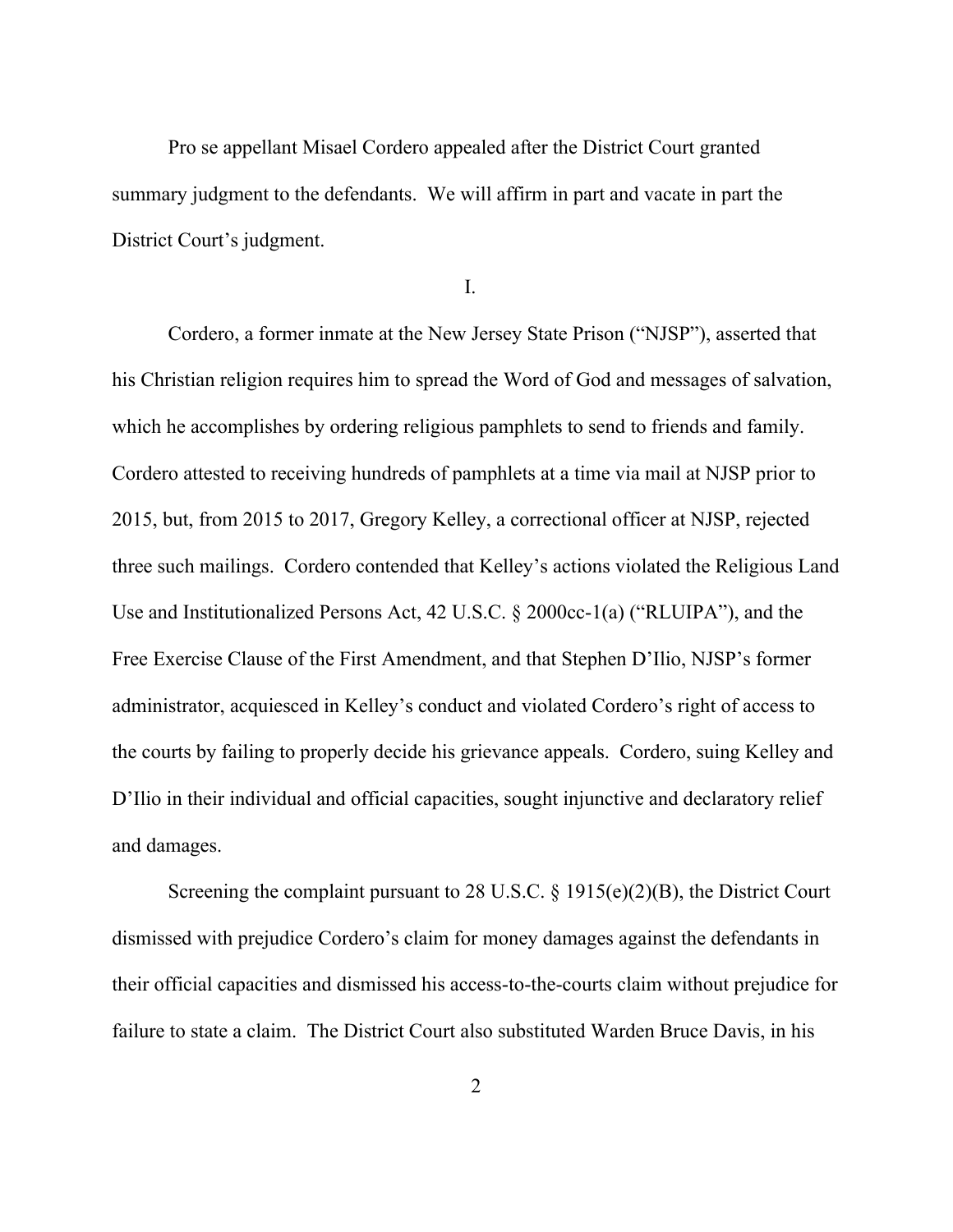official capacity, for D'Ilio since D'Ilio was no longer administrator of NJSP. See Fed. R. Civ. P. 25(d) (providing that, when public officer who is a party in his or her official capacity leaves office while action is pending, "[t]he officer's successor is automatically substituted as a party"). The District Court subsequently granted the defendants' motion for summary judgment on the remaining claims, concluding that rejection of Cordero's bulk religious mail did not violate RLUIPA or the First Amendment. Cordero timely appealed.

II.

We have jurisdiction pursuant to 28 U.S.C.  $\S 1291$ .<sup>1</sup> We exercise plenary review over the District Court's dismissal order, see Allah v. Seiverling, 229 F.3d 220, 223 (3d Cir. 2000), and award of summary judgment, see Blunt v. Lower Merion Sch. Dist., 767 F.3d 247, 265 (3d Cir. 2014). To survive dismissal, a complaint must "state a claim to

 $<sup>1</sup>$  The Appellees argue that we lack jurisdiction over the District Court's sua sponte</sup> dismissal of Cordero's access-to-the-courts claim because it was not identified in his notice of appeal. We disagree. Although Cordero's notice of appeal specified only the District Court's March 1, 2021 order granting the defendants' motion for summary judgment, it can be "fairly inferred" that he intended to appeal the District Court's earlier decision addressing the same complaint. Sulima v. Tobyhanna Army Depot, 602 F.3d 177, 184 (3d Cir. 2010); see also Shea v. Smith, 966 F.2d 127, 129 (3d Cir. 1992) ("We have held that when an appellant gives notice that he is appealing from a final order, failing to refer specifically to earlier orders disposing of other claims or other parties does not preclude us from reviewing those orders."). Moreover, although the District Court dismissed the access-to-the-courts claim without prejudice, the order is final for purposes of § 1291, since Cordero did not amend his complaint or seek leave to do so, and he maintains that his allegations were sufficient to state a claim. See Frederico v. Home Depot, 507 F.3d 188, 192-93 (3d Cir. 2007).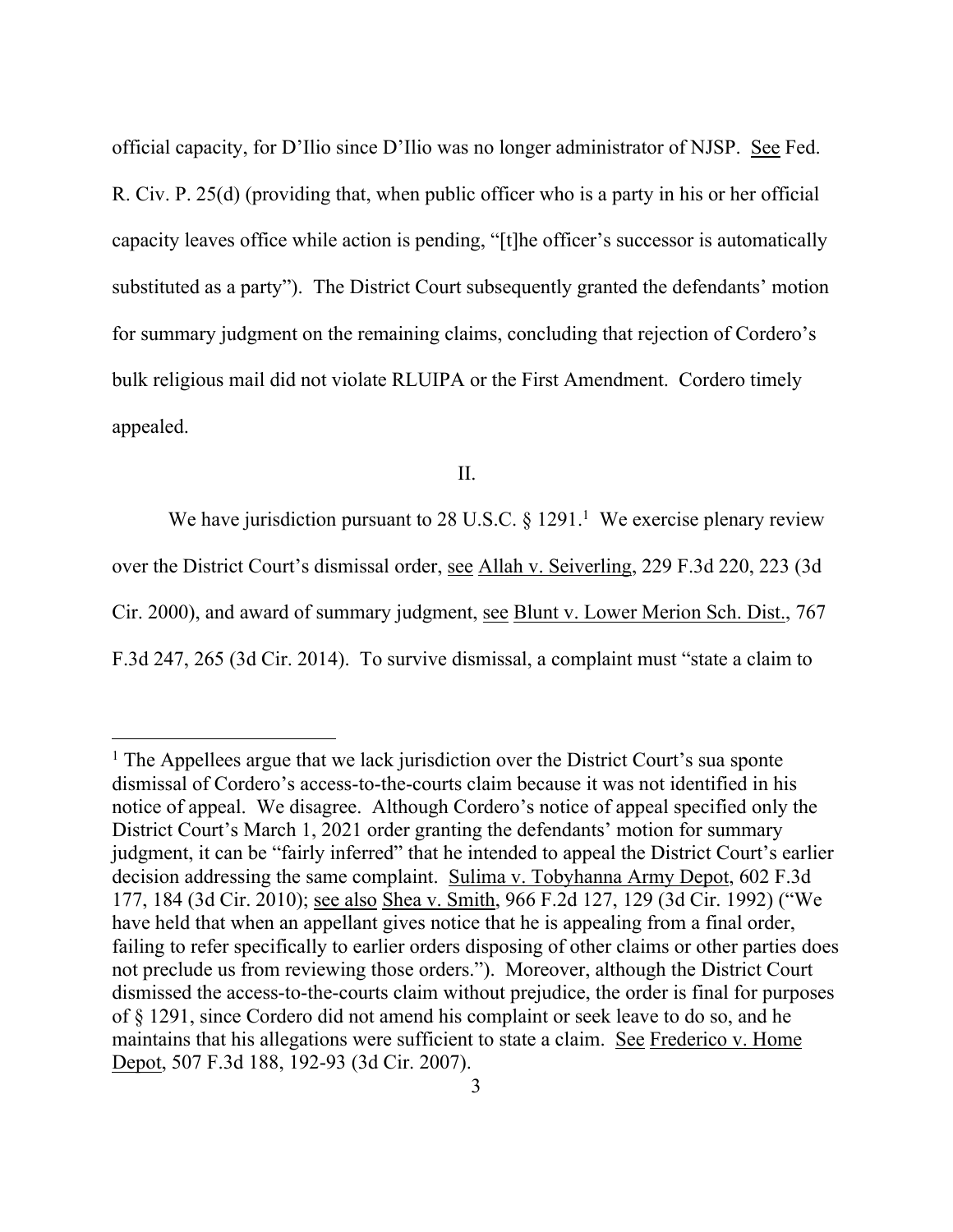relief that is plausible on its face." Ashcroft v. Iqbal, 556 U.S. 662, 678 (2009) (citation and quotation marks omitted). Summary judgment is appropriate only if, viewing the evidence in the light most favorable to the nonmovant, "there is 'no genuine issue as to any material fact [such] that the moving party is entitled to judgment as a matter of law.'" *Kelly v. Borough of Carlisle*, 622 F.3d 248, 253 (3d Cir. 2010) (citation omitted); see also Fed. R. Civ. P. 56(a). We may affirm "on any basis supported by the record." See Murray v. Bledsoe, 650 F.3d 246, 247 (3d Cir. 2011) (per curiam).

## III.

The District Court properly dismissed Cordero's "access-to-the-courts" claim. Prisoners do not have a constitutional right to grievance procedures, see Massey v. Helman, 259 F.3d 641, 647 (7th Cir. 2001); Flick v. Alba, 932 F.2d 728, 729 (8th Cir. 1991) (per curiam), and a prisoner's right of access to the courts "is not compromised by the prison's refusal to entertain his grievance," Flick, 932 F.2d at 729. Accordingly, any alleged failure on the part of D'Ilio to properly consider Cordero's grievance appeals does not give rise to a constitutional claim because it did not interfere with his ability to file a civil rights action in the District Court, as he did here. See Flick, 932 F.2d at 729; see also Monroe v. Beard, 536 F.3d 198, 205 (3d Cir. 2008) (per curiam) (reasoning that prisoners alleging violations of right of access to the courts must show "that they lost a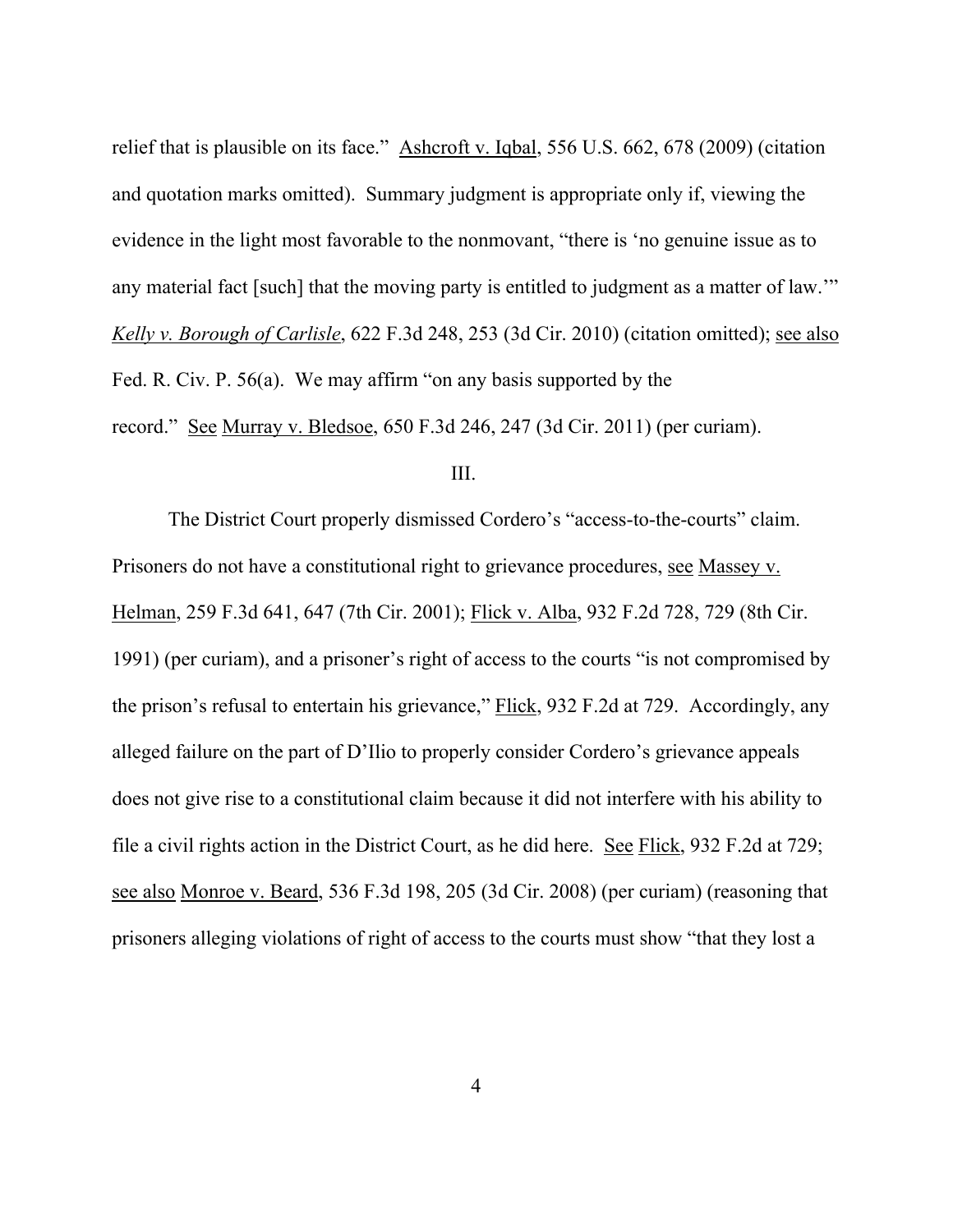chance to pursue a 'nonfrivolous' or 'arguable' underlying claim" (citation omitted)). The District Court thus properly dismissed this claim.<sup>2</sup>

We will also affirm the District Court's grant of summary judgment as to Cordero's claims for injunctive and declaratory relief under RLUIPA and the First Amendment, because these claims were mooted by Cordero's transfer out of NJSP during the pendency of this action. See Sutton v. Rasheed, 323 F.3d 236, 248 (3d Cir. 2003) (per curiam). Although Cordero suggested that he may return to NJSP because "lifers" such as himself are often transferred to make space in other facilities, see Dkt. #65 at 26- 27,<sup>3</sup> this is speculative, <u>see Abdul-Akbar v. Watson</u>, 4 F.3d 195, 206-07 (3d Cir. 1993). Moreover, Cordero named only NJSP officials in this action and has maintained that he is challenging discrete actions by the defendants. While the defendants have maintained that Cordero's religious pamphlets were confiscated pursuant to policy, they have not indicated that any policy that may exist reaches beyond NJSP. Thus, any injunction or declaratory judgment would pertain only to an institution in which Cordero is no longer imprisoned and thus would not provide meaningful relief. See Abdul-Akbar, 4 F.3d at 206; Jordan v. Sosa, 654 F.3d 1012, 1027-29 (10th Cir. 2011). Additionally, Cordero is

<sup>&</sup>lt;sup>2</sup> In his opening brief, Cordero did not challenge the District Court's dismissal of his claims against the defendants in their official capacities insofar as he sought money damages. He has thus forfeited those claims. See M.S. by & through Hall v. Susquehanna Twp. Sch. Dist., 969 F.3d 120, 124 n.2 (3d Cir. 2020).

 $3$  For purposes of this opinion, we use the pagination given to the parties' filings by the CM/ECF docketing system.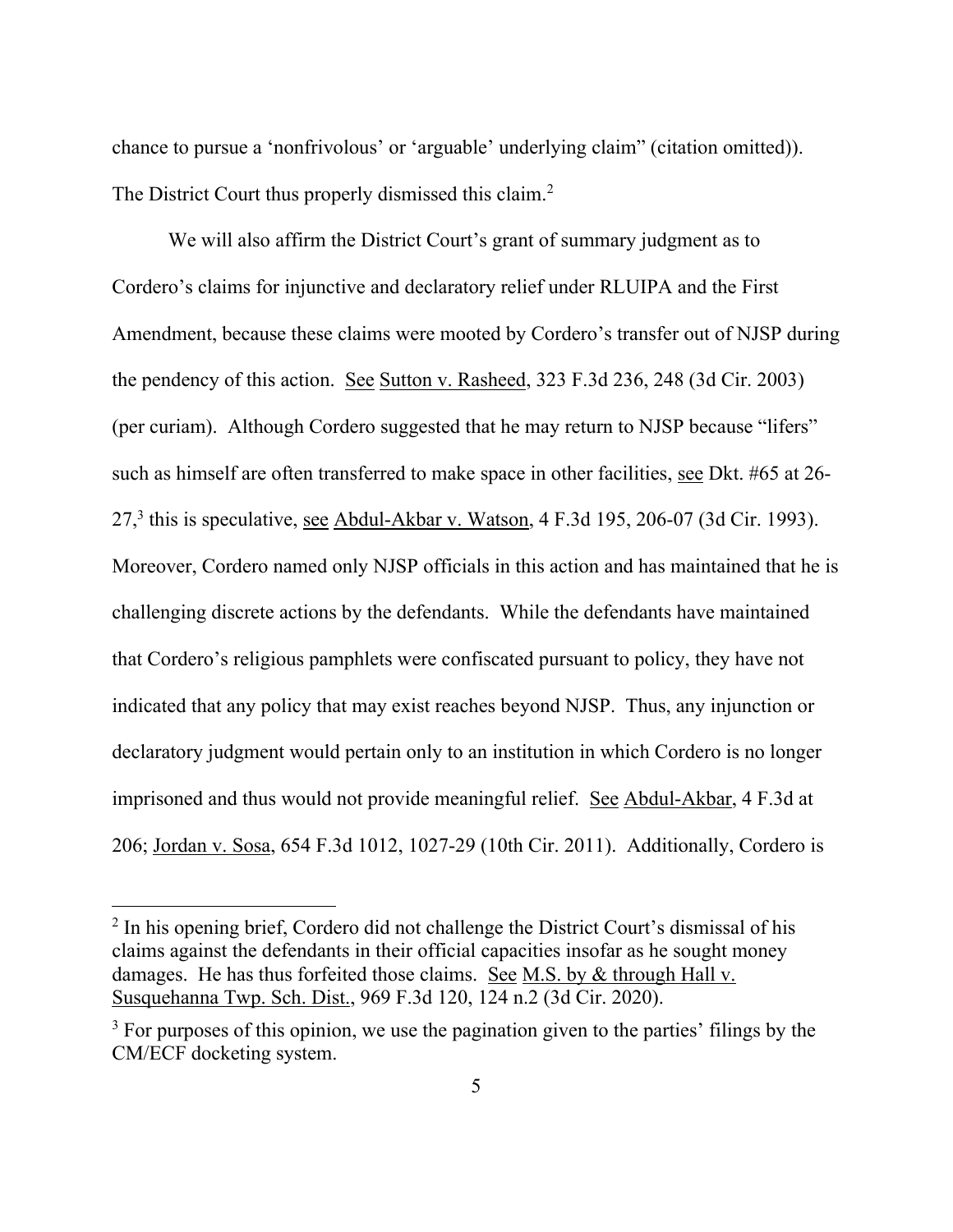not entitled to relief under RLUIPA since it does not allow for recovery of money damages. See Sharp v. Johnson, 669 F.3d 144, 154 (3d Cir. 2012) ("RLUIPA does not permit an action against Defendants in their individual capacities.").

As for Cordero's claim for damages under the First Amendment, the District Court accepted that Cordero's pamphlets were rejected pursuant to NJSP policy providing that bulk religious materials for distribution must be sent through the prison chaplaincy and upheld the policy upon considering the factors described in Turner v. Safley, 482 U.S. 78, 89-90 (1987).<sup>4</sup> However, Cordero has maintained that Kelley was not following any policy from 2015 to 2017 and that he "is no[t] asking for a policy change[]." Appellant's Br. 28. He presented evidence that he obtained orders of 100 to 450 pamphlets at a time without issue in prior years when they were processed by other correctional officers and that New Jersey Department of Corrections ("DOC") regulations generally permit inmates "to receive through the mail and retain" religious literature without limitations on quantity. See Dkt. #73 at 5-6, 42. Moreover, he declared that he was advised in 2017 that he could not obtain pamphlets through the chaplaincy since Kelley alleged risk of distribution to other inmates, and he pointed to a 2016 grievance response providing that "Religious and Educational materials do not require pre-approval from the

<sup>&</sup>lt;sup>4</sup> The defendants did not dispute that Cordero's religious beliefs are sincerely held. See DeHart v. Horn, 227 F.3d 47, 51 (3d Cir. 2000) (en banc) ("[O]nly those beliefs which are both sincerely held and religious in nature are entitled to constitutional protection.").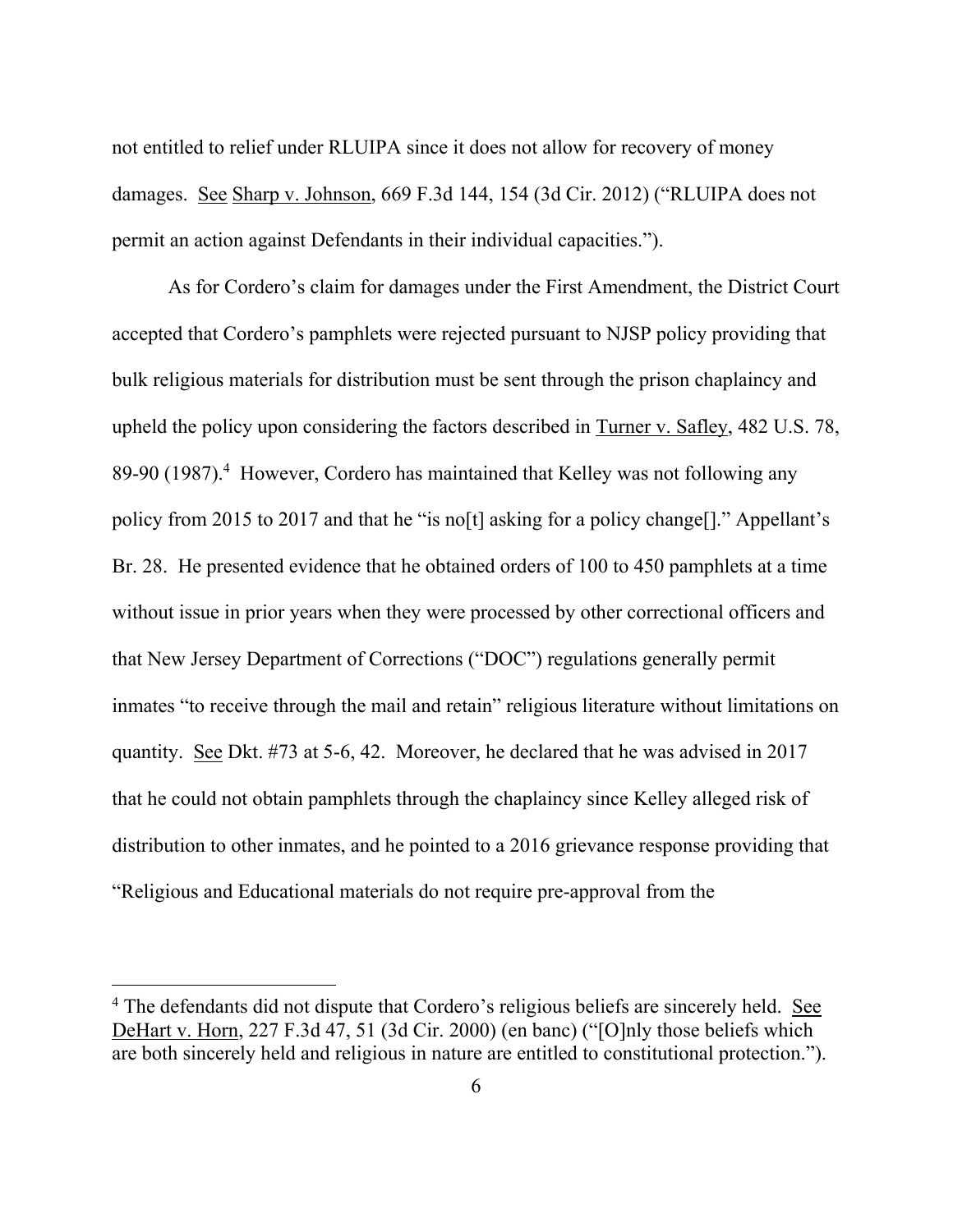Administration." Id. at 7, 43.<sup>5</sup> Cordero also asserted that defendants were unable to provide information regarding the bulk mail policy in discovery, and that an open records request submitted to the DOC returned no responsive results. Id. at 8.

Moreover, the defendants did not provide a written policy or describe the bulk mail restriction or its implementation with specificity. Rather, they submitted a declaration from a supervisor of NJSP's chaplaincy services, Jamal El-Chebli, describing "the procedure in place *at this time* regarding the receipt of bulk religious materials." See Dkt. #56-10 at 7 (emphasis added). The District Court relied substantially on this declaration in granting summary judgment. But it was dated January 8, 2019—several years after the events giving rise to Cordero's claims—and in it, El-Chebli attested that he did "not know whether bulk religious materials have been received through the [NJSP] mailroom in the past." Id. El-Chebli's declaration therefore does not inform what, if any, policy existed from 2015 to 2017 when Cordero's pamphlets were confiscated.

Because the existence of a policy is in dispute based on the current record, whether Kelley was acting pursuant to policy in rejecting Cordero's religious mail is also a matter of dispute. In light of these genuine issues of material fact, summary judgment on Cordero's claim for damages under the First Amendment was inappropriate. We will vacate the judgment as to this claim and remand for further proceedings. If a more

<sup>&</sup>lt;sup>5</sup> Later grievance responses, from 2017, seemed to change course, explaining that Cordero's most recent order was rejected because it was received in bulk. Id. at 46, 51.